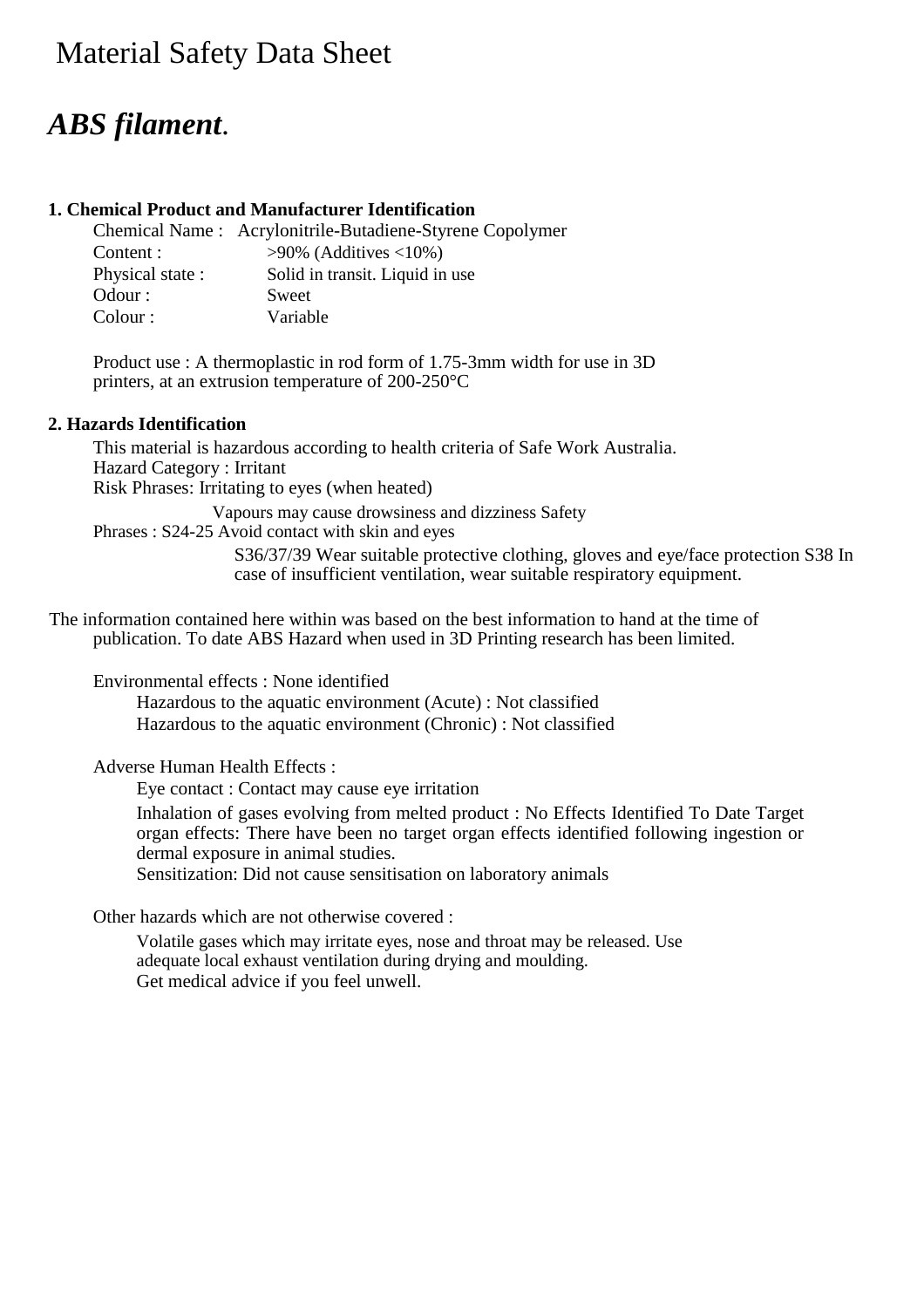Sweep up and dispose of spilled product to eliminate slipping hazard. Do not pile up spools too high in order to avoid injury caused by falling of the product.

Mutagenic effects: No data is available on the product itself.

Reproductive toxicity: No data is available on the product itself.

Carcinogenic effects: No data is available on the product itself.

#### **3. First-Aid Measures**

Inhalation :

Remove the victim from the contamination immediately to fresh air. Evacuate victim that inhaled gas from the molten ABS to fresh air. Seek medical advice, if victim does not recover.

#### Skin contact :

If a person touches the molten ABS, cool the affected part with fresh water. Do not try to remove the ABS by force and seek medical advice if the person got burnt.

#### Eye contact :

Gently rinse the affected eyes with clean water for at least 15 minutes. Arrange for transport to the nearest medical facility for examination and treatment by a physician as soon as possible.

Have the victim remove contact lenses if he is wearing them and continue rinsing. Do not let the victim rub his eyes.

## Ingestion :

Rinse mouth with water. Give the person one or two glasses of water, try to get the victim to vomit by putting a finger in the throat.

If you feel unwell after vomit, seek medical advice .

#### Protective measures for a first aid person :

Wear protection gloves when removing melting ABS or high temperature ABS.

Notes to physician: Treat symptomatically.

# **5. Fire-Fighting Measures**

## **Auto ignition temperature :** 338°C

Extinguishing Media :

Foam. Water. Dry chemical.

For safety reasons unsuitable extinguishing agents

Carbon dioxide, Extinguishing powder.

Lack of cooling capacity may permit re-ignition.

Specific Hazards under fire :

Thermal Decomposition Gases CO, HCN, AN, SM and NO In

case of fire and/or explosion do not breathe fumes.

Fires involving this material produce large amounts of sooty smoke; Carbon monoxide (CO) and Carbon dioxide (CO2), Hydrocarbons, Hydrogen cyanide (HCN) Under certain fire conditions, traces of other toxic gases cannot be excluded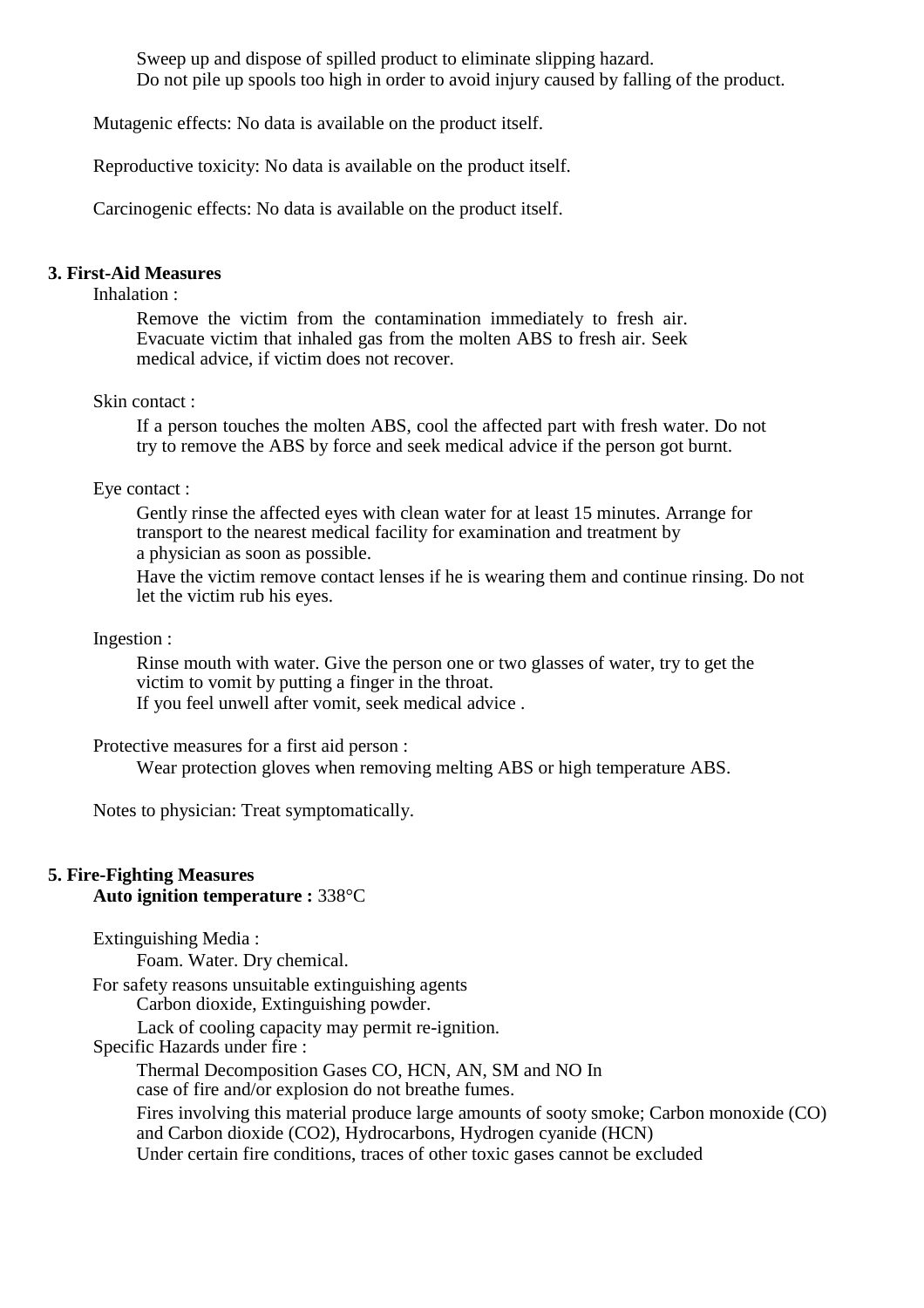Specific fire-fighting measures :

Apply water from a safe distance to cool and protect surrounding area. Move container from fire areas if it can be done without risk.

Keep personnel removed from and upwind of fire. Evacuate non-essential personnel to safe area. Fire-fighters should wear proper protective equipment and self contained breathing apparatus

Other information:

Fine dust dispersed in air may ignite. Risks of ignition followed by flame propagation or secondary explosions shall be prevented by avoiding accumulation of dust.

## **6. Accidental Release Measures**

Personal precautions, protective equipment and emergency procedures : Sweep up spilled pellets on road or floor to avoid tripping.

Measures for environmental effects :

Do not wash away into shower or waterway.

If pellets got released in environment, take adequate steps to prevent aquatic animals and birds dying from eating pellets.

Methods and materials for containment and cleaning up : Sweep up, place in a bag and hold for waste disposal.

Preventive measures for secondary accident :

Shut off all sources of ignition; No flares, smoking or flames in area.

## **7. Handling and Storage**

#### **Handling :**

## **Local ventilation / Total air ventilation :**

Good ventilation required when ABS is heated to a molten state.

#### **Safety treatments :**

Do not keep this material under high temperature condition for a long time. Do not touch high temperature resin without protector.

ABS can easily generates static electricity, so take countermeasures to eliminate static electricity if necessary.

#### **Safety Measures/Incompatibility :**

S29-Do not empty into drains Do not drop onto, or slide across sharp objects Avoid rough handling or dropping

#### **Recommendations for Storage :**

This material is flammable Follow fire defence and local regulations for storage and handling Keep away from heat Keep away from sources of ignition—No smoking Keep away from heat source, steam pipe and direct sunlight. Store in cool (below 50°C), dry conditions in well sealed containers.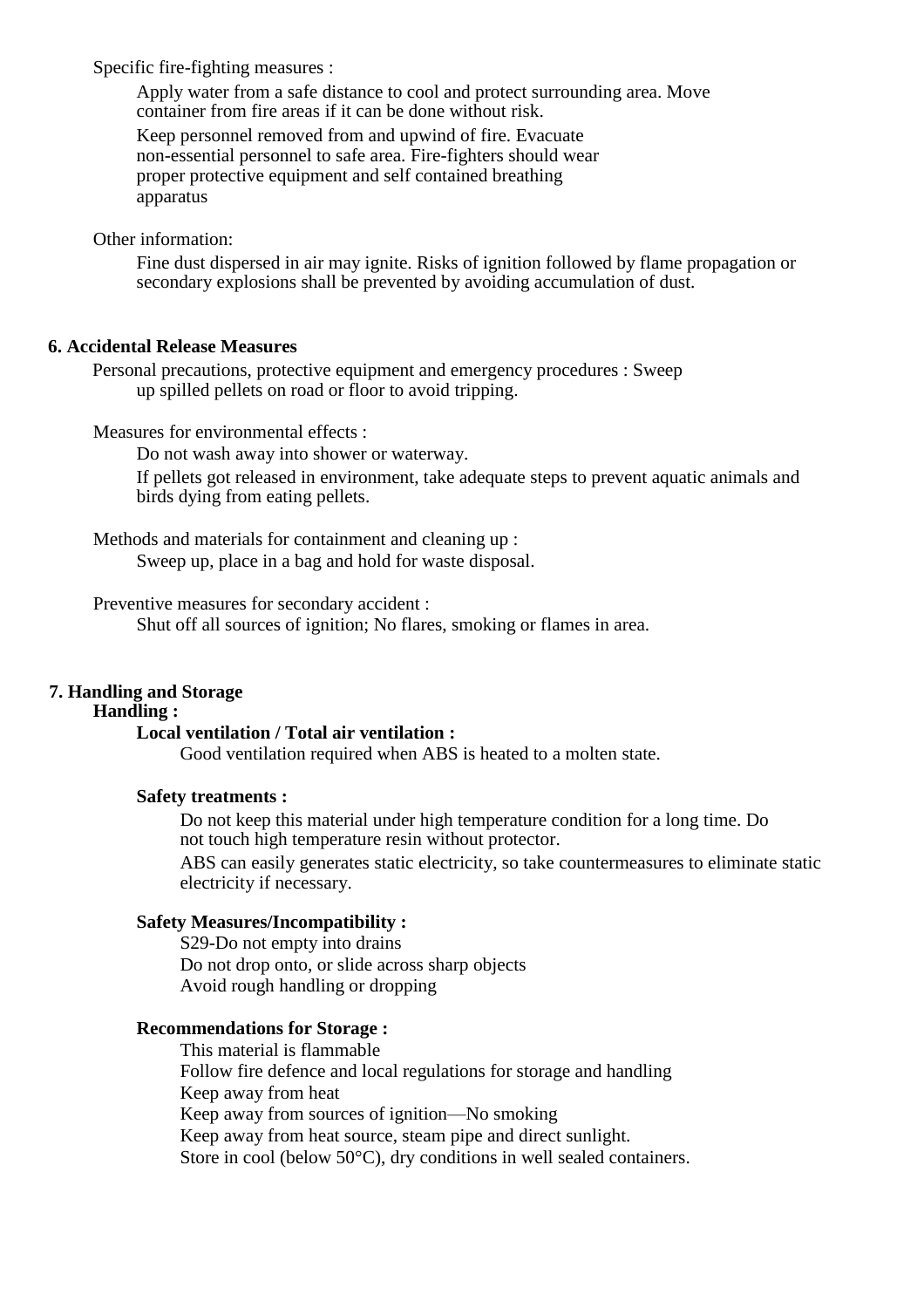## **Stability and Reactivity**

Do not allow to come into contact with solvents, especially acetone Not Bio-degradable Colours will fade when exposed to sun light Material integrity degrades when exposed to direct sun light for prolonged periods.

#### **Disposal considerations**

This product is currently accepted as recyclable within Australia Spools storing this product are currently non-recyclable within Australia Dispose of unused material via registered waste carriers.

## **8. Exposure Control and Personal Protection**

#### **Engineering measures:**

When Processing, good ventilation is required to exclude dust, fumes and gases. Dust emission data not currently available

#### **Personal protective equipment :**

Respiratory protection :

S38-In case of insufficient ventilation, wear suitable respiratory equipment. Against powder-dust: protective mask for powder-dust

Against gas from molten polymer: protective mask for organic gas Hand protection :

S37-Wear suitable gloves.

Wear protection gloves of heat-resistance when handling melting polymer. Eye protection :

Wear protective eyeglasses or chemical safety goggles Skin

and body protection :

S36-Wear suitable protective clothing.

It is desirable to put on long sleeve clothing so as not to touch skin directly. Wear protection clothing of heat-resistance when handling melting polymer.

# **Safety and Health measures :**

Wash hands before breaks and at the end of work. Do not eat, drink or smoke at work.

## **9. Physical and Chemical Properties**

#### Physical properties :

Appearance : solid thread/filament Colour : variable Odour : None when cold, unpleasant when heated pH : Not Applicable

Phase change temperature : Melting point : above 100°C

Decomposition temperature : 260°C

Flash point : 404°C

Auto-ignition temperature : 460°C Reactive with water : No

Solubility in Water : Insoluble Solubility in other solvents : Acetone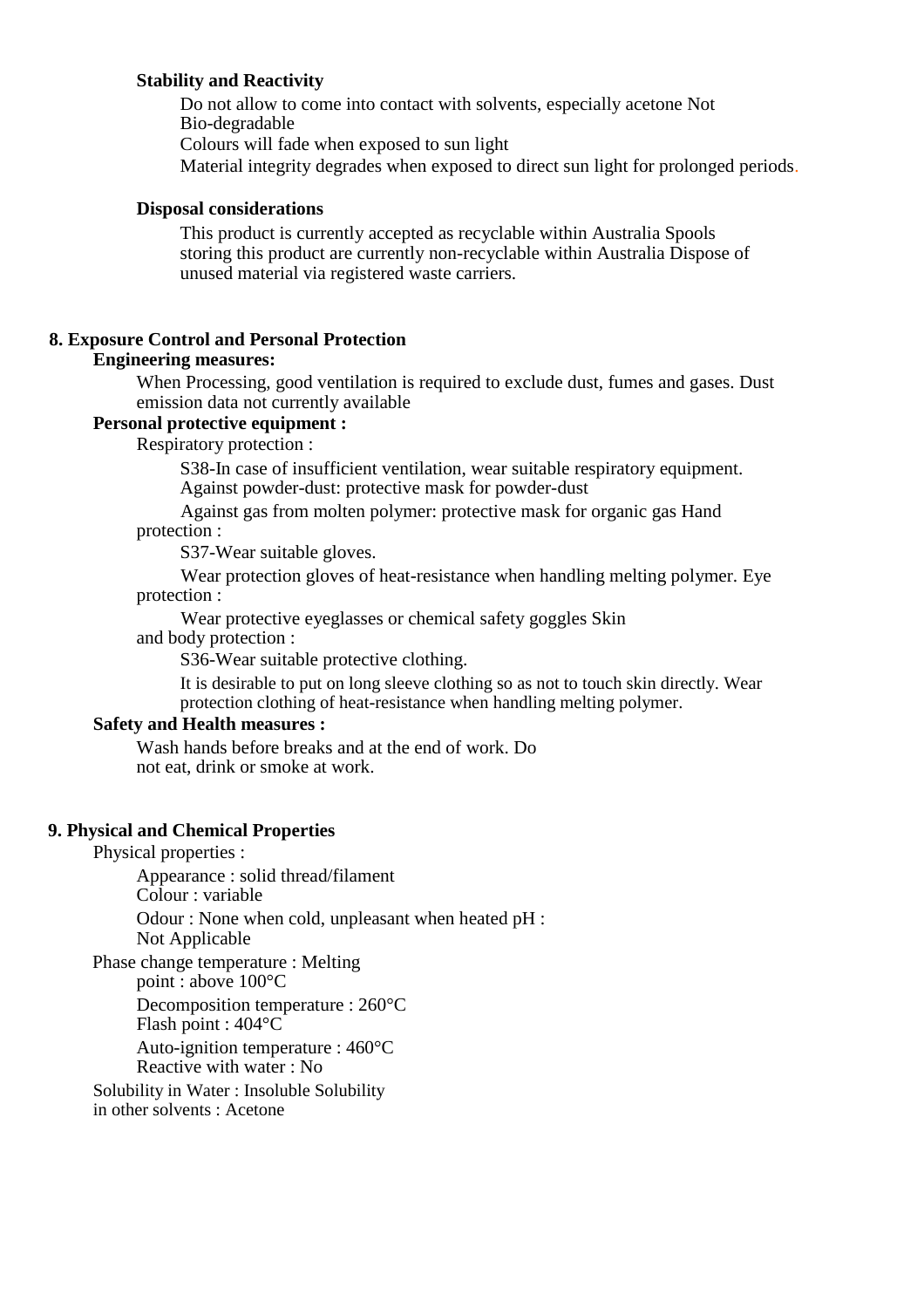### **10. Stability and Reactivity**

Stability :

This product is considered a stable material under normal and anticipated storage and handling conditions.

Possibility of hazardous reactions :

This product is considered a stable material under normal and anticipated storage and handling conditions.

Conditions to avoid :

direct sunlight, fire, humidity, impact, friction, heat, sparks, electrostatic charges. Incompatible materials :None

Decomposition products :

During burning, black smoke, carbon dioxide, carbon monoxide, nitrogen oxide may be produced.

Hazardous Thermal Decomposition Gases Carbon monoxide (CO) and Carbon dioxide (CO2) Hydrogen cyanide (HCN), Hydrocarbons. Possible in traces: Styrene, Acrylonitril, Phenol Acetophenone, Acrylmonomeres, Acrylcompounds

## **11. Toxicological Information**

Inhalation:

Material may be irritant to mucous membranes and respiratory tract. Inhalation of vapour can result in headaches, dizziness and possible nausea. Inhalation of high concentra tions can produce central nervous system depression, which can lead to loss of co-ordination, impaired judgement and if exposure is prolonged, unconsciousness.

Acute toxicity :Not determined.

Skin corrosion/irritation :Not determined.

Serious eye damage/eye irritation :Not determined.

Respiratory or skin sensitization :Not determined Germ

cell mutagenicity :Not determined Carcinogenic effects

:Not determined

Toxicity for reproduction :Not determined

Specific Target Organ/Systemic Toxicity (Single Exposure) :Not determined Specific

Target Organ/Systemic Toxicity (Repeated Exposure): Not determined

Aspiration hazards :Fumes or vapours generated from decomposing and heated product may cause irritation

## **12. Ecological Information**

Please make steps to avoid consumption by ocean species or birds, disposal of the waste to the ocean and water sources is inhibited

## **13. Disposal Consideration**

Dispose to an authorized waste collection point.

Follow the local law and regulations of waste disposal and prevention against public nuisance Do not cast waste (waste fluid, solid waste and washing drainage etc.) that includes this prod-uct directly into a river, or bury it underground.

Check if there is no resin left, if disposing the package after use. (paper package, flexible con-tainer etc.)

Follow the local law and regulations of waste disposal. Do

not use the package for other purposes.

Incineration may generate toxic gases such as CO, HCN, AN and SM